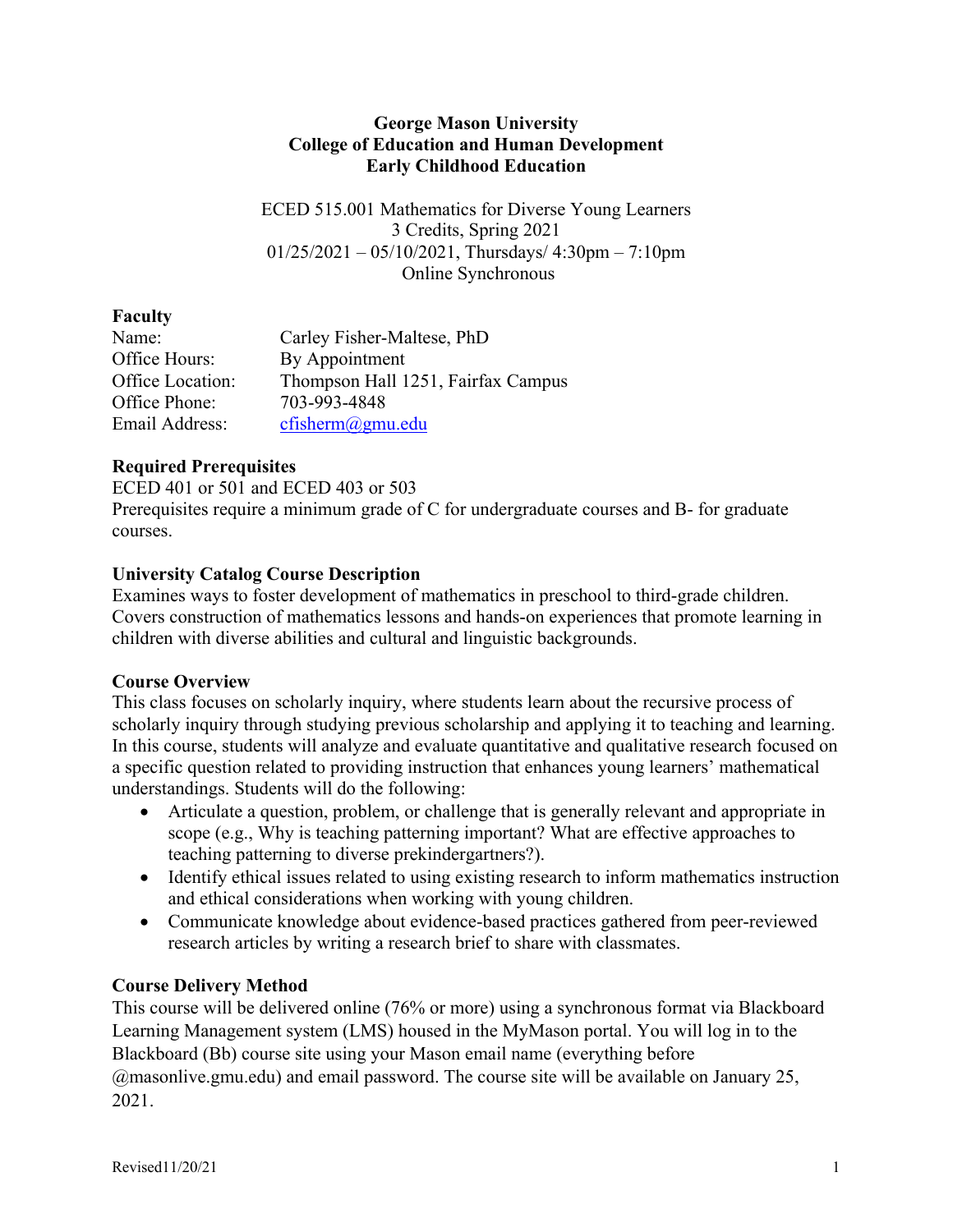**Under no circumstances, may candidates/students participate in online class sessions (either by phone or Internet) while operating motor vehicles. Further, as expected in a faceto-face class meeting, such online participation requires undivided attention to course content and communication.**

#### *Technical Requirements*

To participate in this course, students will need to satisfy the following technical requirements:

- High-speed Internet access with standard up-to-date browsers. To get a list of Blackboard's supported browsers see https://help.blackboard.com/Learn/Student/Getting\_Started/Browser\_Support#supportedbrowsers To get a list of supported operation systems on different devices see https://help.blackboard.com/Learn/Student/Getting\_Started/Browser\_Support#testeddevices-and-operating-systems
- Students must maintain consistent and reliable access to their GMU email and Blackboard, as these are the official methods of communication for this course.
- Students will need a headset microphone for use with the Blackboard Collaborate web conferencing tool.
- Students may be asked to create logins and passwords on supplemental websites and/or to download trial software to their computer or tablet as part of course requirements.
- The following software plug-ins for PCs and Macs, respectively, are available for free download:
	- o Adobe Acrobat Reader: https://get.adobe.com/reader/
	- o Windows Media Player: https://support.microsoft.com/en-us/help/14209/get-windows-media-player
	- o Apple Quick Time Player: www.apple.com/quicktime/download/

### *Expectations*

- Course Week: Our course week will begin on the day that our synchronous meetings take place as indicated on the Schedule of Classes.
- Log-in Frequency: Students must actively check the course Blackboard site and their GMU email for communications from the instructor, class discussions, and/or access to course materials at least 4 times per week.
- Participation: Students are expected to actively engage in all course activities throughout the semester, which includes viewing all course materials, completing course activities and assignments, and participating in course discussions and group interactions.
- Technical Competence: Students are expected to demonstrate competence in the use of all course technology. Students who are struggling with technical components of the course are expected to seek assistance from the instructor and/or College or University technical services.
- Technical Issues: Students should anticipate some technical difficulties during the semester and should, therefore, budget their time accordingly. Late work will not be accepted based on individual technical issues.
- Workload: Please be aware that this course is **not** self-paced. Students are expected to meet *specific deadlines* and *due dates* listed in the **Class Schedule** section of this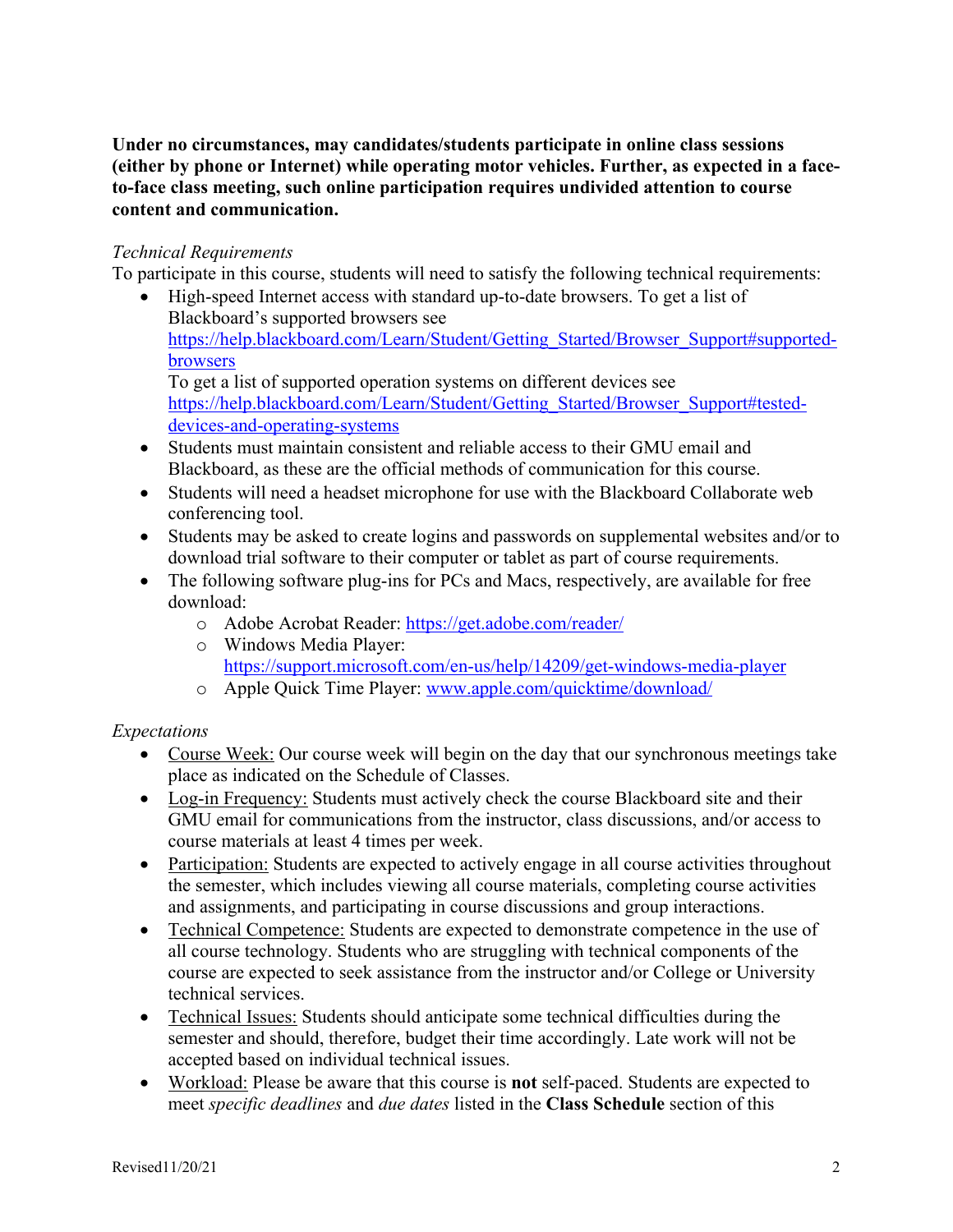syllabus. It is the student's responsibility to keep track of the weekly course schedule of topics, readings, activities and assignments due.

- Instructor Support: Students may schedule a one-on-one meeting to discuss course requirements, content, or other course-related issues. Those unable to come to a Mason campus can meet with the instructor via telephone or web conference. Students should email the instructor to schedule a one-on-one session, including their preferred meeting method and suggested dates/times.
- Netiquette: The course environment is a collaborative space. Experience shows that even an innocent remark typed in the online environment can be misconstrued. Students must always re-read their responses carefully before posting them, so as others do not consider them as personal offenses. *Be positive in your approach with others and diplomatic in selecting your words*. Remember that you are not competing with classmates, but sharing information and learning from others. All faculty are similarly expected to be respectful in all communications.
- Accommodations: Online learners who require effective accommodations to ensure accessibility must be registered with George Mason University Disability Services.

### **Learner Outcomes or Objectives**

This course is designed to enable students to do the following:

- 1. Explain how previous mathematics content coursework has developed understandings of mathematics content identified in *Virginia's Foundation Blocks for Early Learning: Comprehensive Standards for Four-Year-Olds* and the *Virginia Mathematics Standards of Learning* and explain how these standards provide a sound foundation for teaching mathematics in prekindergarten through third grade.
- 2. Discuss the contributions of different cultures toward the development of mathematics and the role of mathematics in culture and society.
- 3. Describe the role of family and community knowledge, experience, and resources in planning and implementing mathematics content in the curriculum.
- 4. Explain the sequential nature and vertical progression of mathematics and the multiple representations of mathematical concepts and procedures.
- 5. Use the five processes: reasoning mathematically, solving problems, communicating mathematics effectively, making mathematical connections, and using mathematical models and representations at different levels of complexity.
- 6. Plan instruction guided by the *Virginia's Foundation Blocks for Early Learning: Comprehensive Standards for Four-Year-Olds, the Virginia Standards of Learning for Mathematics*, and the standards identified by the National Council of Teachers of Mathematics in the following content areas: (a) number systems, their structure, basic operations, and properties; (b) elementary number theory, ratio, proportion, and percent; (c) algebra; (d) geometry; and (e) probability and statistics.
- 7. Evaluate, select, and adapt a variety of instructional materials, manipulatives, technologies, and teaching strategies to engage diverse young learners in mathematics.
- 8. Describe strategies to help young children become mathematically literate, think critically and creatively, and to see the relationships between mathematics and other content areas.
- 9. Construct mathematics experiences in an environment that promotes equity and responds to cultural, linguistic, and ability diversity.
- 10. Describe the appropriate use of calculators and technology in the teaching and learning of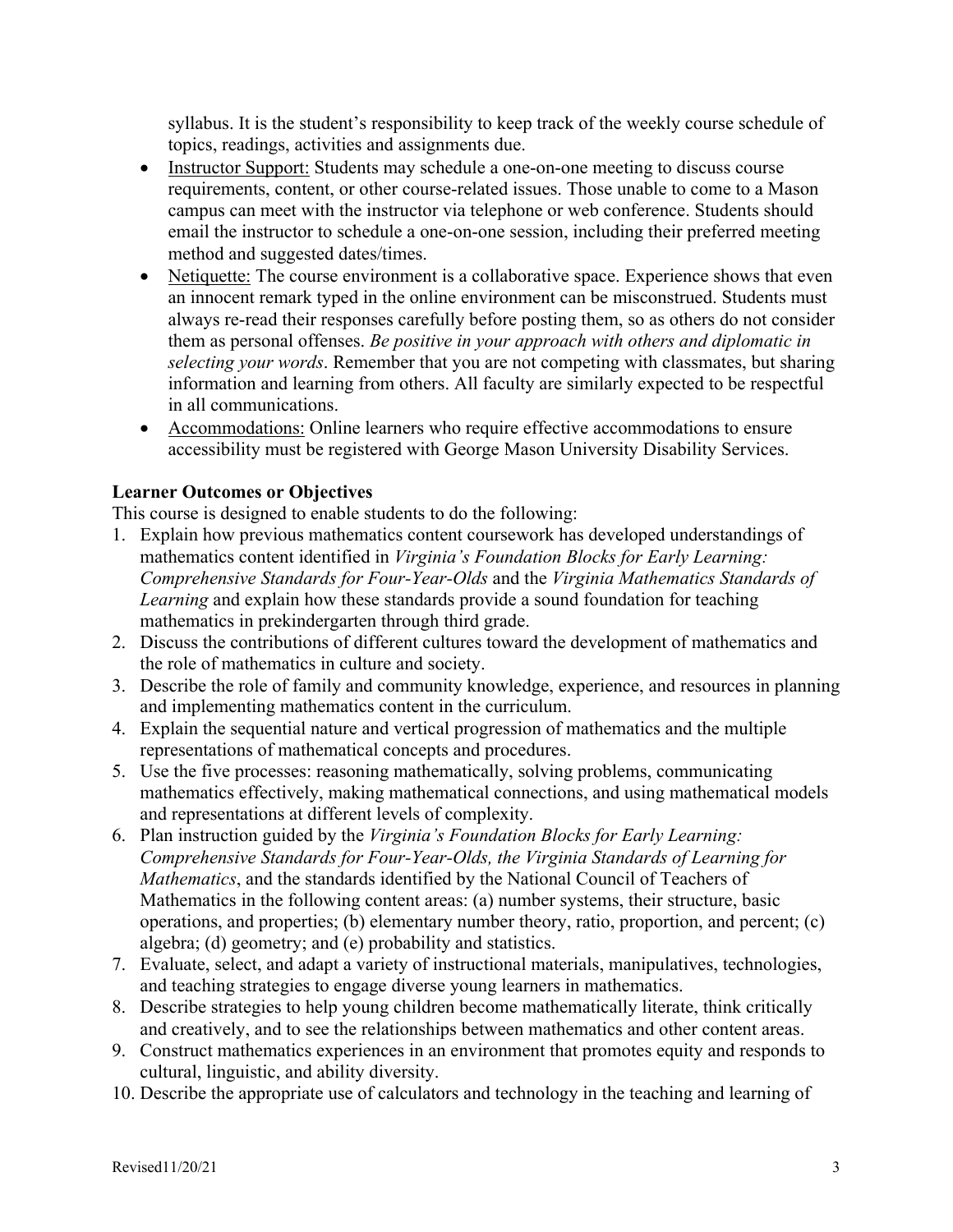mathematics, including virtual manipulatives.

- 11. Develop informal assessment strategies to describe young children's understanding of mathematics concepts.
- 12. Analyze and evaluate qualitative and quantitative research literature to determine effective evidence-based practices for diverse young learners and inform instruction and use technology for learning, research, and communication.
- 13. Summarize and present research on evidence-based practices in teaching mathematics with diverse young children.
- 14. Engage in reflection, collaboration, and continuous learning to develop professionally.
- 15. Exhibit standards of professionalism, ethical standards, and personal integrity with children, families, and professionals in the field and in interactions with classmates, the instructor, the field experience coordinator, and others.
- 16. Use writing as an instructional and assessment tool to generate, gather, plan, organize, and to communicate for a variety of purposes; integrate correct written conventions (i.e., grammar, usage, mechanics, and spelling); and format using current APA style.

**Professional Standards –** Virginia Professional Studies Competencies, Virginia Early/Primary Education PreK-3 (EPK3) Endorsement Competencies, Interstate Teacher Assessment and Support Consortium (InTASC) Standards, and National Association for the Education of Young Children (NAEYC) Professional Standards and Competencies

Upon completion of this course, students will have met the following professional standards:

### **Virginia Early/Primary Education PreK-3 Endorsement Competencies**

#### Methods

Knowledge and Skills: Mathematics

### **Required Texts**

- American Psychological Association. (2020). *Publication manual of the American Psychological Association* (7th ed.). Washington, DC: Author.
- Copley, J. V. (2010). *The young child and mathematics* (2nd ed.). Washington, DC: National Association for the Education of Young Children. ISBN: 9781928896685
- National Council of Teachers of Mathematics. (2000). *Principles and standards for school mathematics*. Reston, VA: Author. http://www.nctm.org/standards/content.aspx?id=16909
- National Council of Teachers of Mathematics. (2006). *Curriculum focal points for prekindergarten through grade 8 mathematics*. Reston, VA: Author. http://www.nctm.org/standards/content.aspx?id=270
- Van de Walle, J., Lovin, L. A., Karp, K., & Bay-Williams, J. (2018). *Teaching student-centered mathematics: Developmentally appropriate instruction for grades pre-k-2* (2nd ed.). New York, NY: Pearson.
- Virginia Department of Education. (2009). Mathematics standards of learning. http://www.doe.virginia.gov/testing/sol/standards\_docs/index.shtml
- Virginia Department of Education. (2016). Mathematics curriculum framework. http://www.doe.virginia.gov/testing/sol/standards\_docs/index.shtml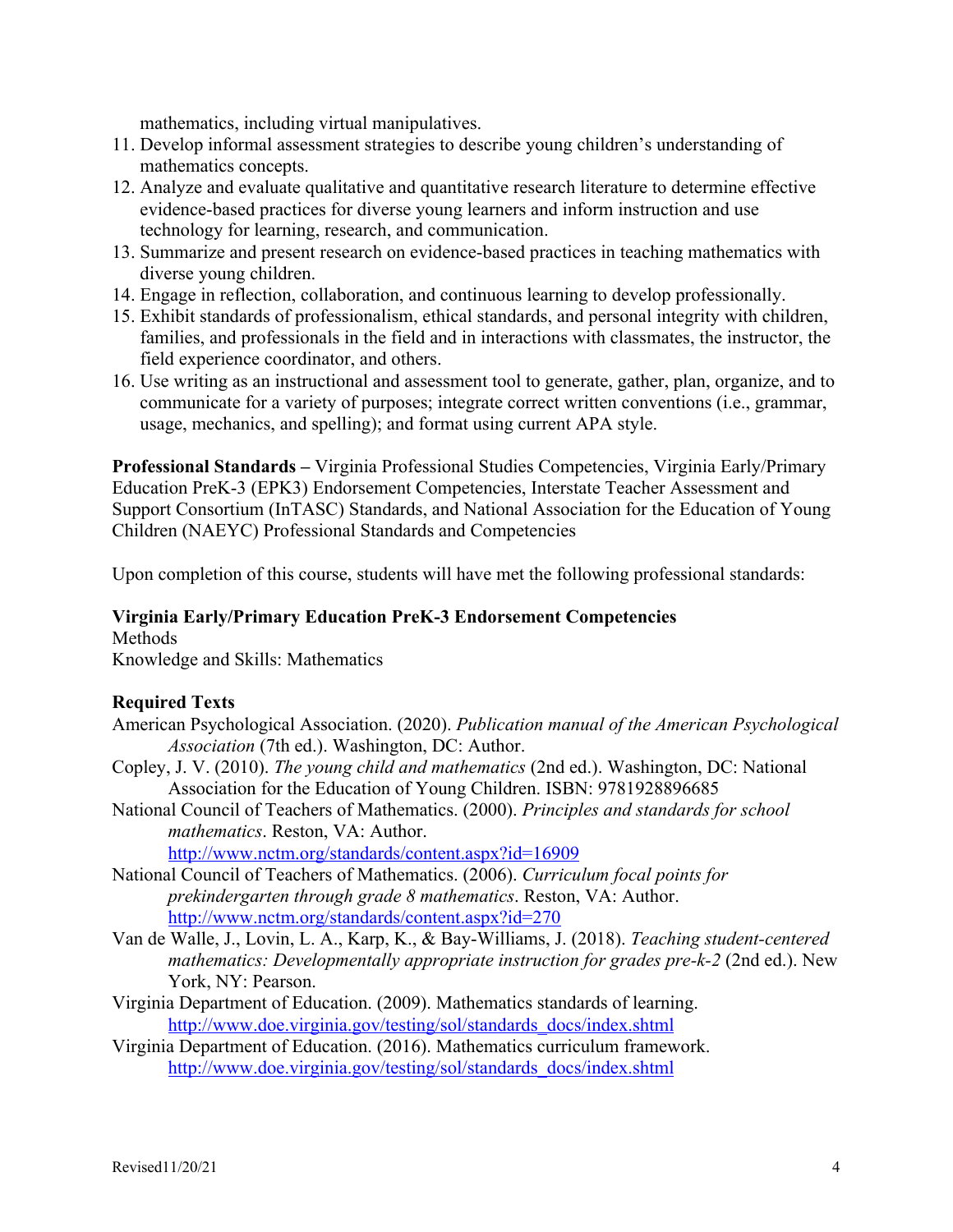Access Blackboard for required and optional class readings.

### **Course Performance Evaluation**

Students are expected to submit all assignments on time in the manner outlined by the instructor (e.g., Blackboard (Bb), Tk20/VIA, hard copy).

| <b>Assignments</b>                             | <b>Due Dates</b> | <b>Points</b> |
|------------------------------------------------|------------------|---------------|
| Attendance and Participation                   | Ongoing          | 25            |
| Self-Evaluation<br>$\bullet$                   | April 29         |               |
| Personal Journal                               |                  | 10            |
| Part 1<br>$\bullet$                            | February 4       | 5             |
| Part 2<br>$\bullet$                            | April 29         | 5             |
| <b>Mathematics Activity Share</b>              | Variable         | 15            |
| Teaching Math Through Picture Books Poster and | February 25      | 10            |
| Presentation                                   |                  |               |
| An Inquiry Into Evidence-Based Practices       | March 18         | 15            |
| <b>Research Brief</b>                          |                  | 10            |
| <b>Research Presentation</b>                   |                  | 5             |
| Online Mathematics Lesson Implementation and   |                  |               |
| Reflection                                     |                  | 25            |
| Planning the Lesson                            | April 1          | 10            |
| Collecting Data<br>٠                           | April 1          | 5             |
| Reflecting on the Lesson & Link to Video       | April 22         | 10            |
| Recorded Lesson                                |                  |               |
| TOTAL                                          |                  | 100           |

• **Assignments and/or Examinations**

### **Personal Journal (Part 1=5 points; Part 2=5 points)**

- **Part 1**: To initiate class experiences, students will write a critical reflection on their personal experiences as a learner of math (2 pages). They will use the following prompts to help guide their reflection process.
	- Begin with your earliest memories (give examples) and reflect until the present as a graduate student in a teacher preparation program.
	- Reflect on your experiences in school, out of school, in the context of your family, etc.
	- What thoughts do you tell yourself about math (e.g.,  $ANTs =$  automatic negative thoughts/assumptions/not truths)?
	- How do you see yourself as a math learner?
	- Why do you think you feel that way?
	- How do you think these experiences will shape you as a teacher of math? In other words, what positive impacts or challenges on your teaching practice do you foresee from your prior experiences or self-conception?
- **Part 2**: In conclusion of the course, students will revisit their initial thoughts in their first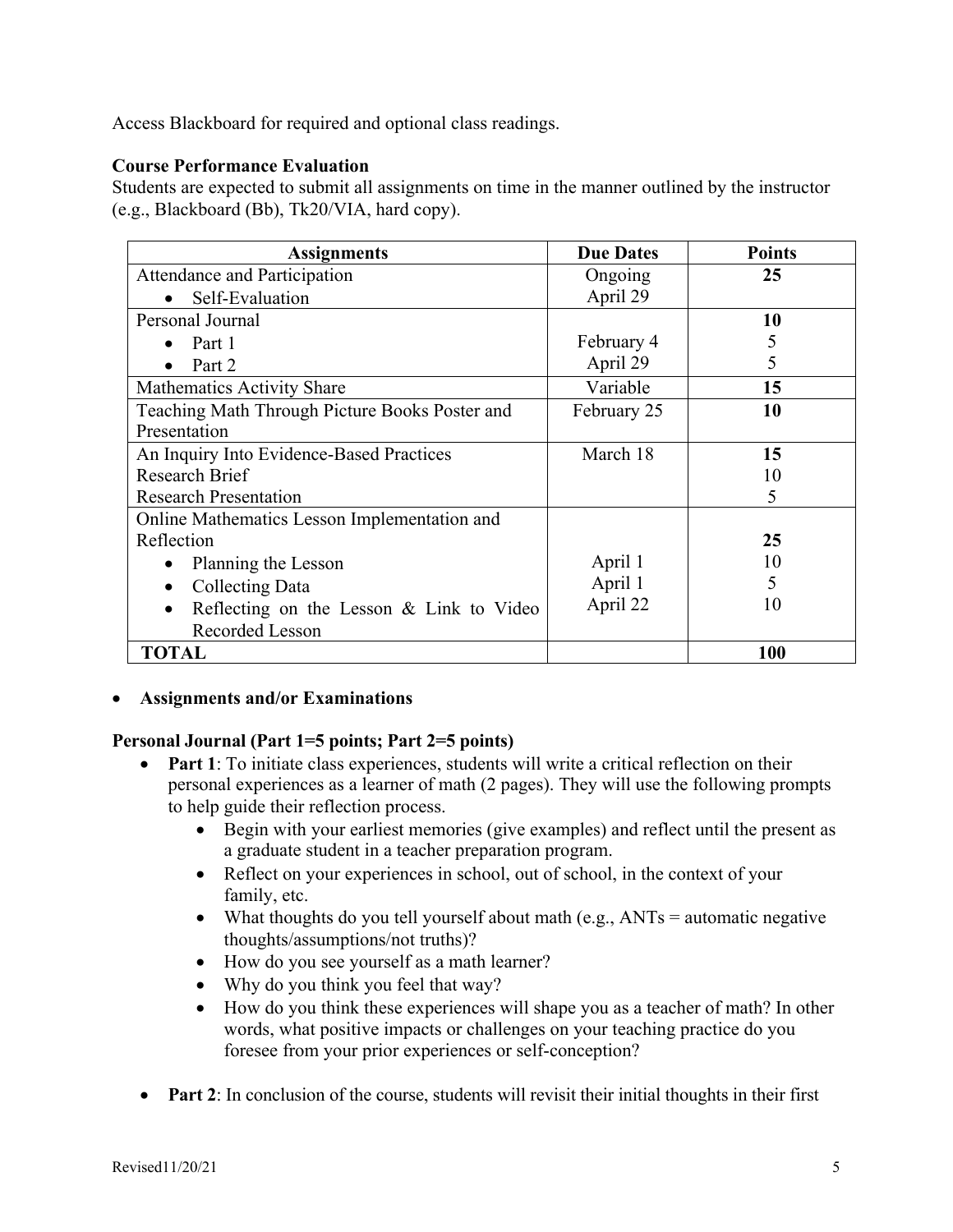journal entry and reflect on how their thoughts and/or self-conception have changed, if at all (2 pages). They will use the following prompts to help guide their reflection process.

- What thoughts do you tell yourself about math (e.g., ANTs)? Have your thoughts changed? Your self-conception related to math?
	- § If you did in the first place, do you still have ANTs?
	- What do you do if you have an ANT?
	- How does this change, if at all, how you will work with your future students?
- How did learning about cognitive behavioral therapy (CBT) and transactional analysis (TA) impact your feelings about the course and math? Was it helpful?
- Do you view yourself as a math learner differently than you did before?
- What have you learned in the course?
- Is there a concept you learned in the course that really stuck out for you? (Include references to course readings, as necessary.)
- Is there a particular reading, handout, or material from class that you found particularly helpful or eye-opening? (Include references to course readings, as necessary.)
- Articulate the kind of early childhood mathematics teacher you plan to be. Will something you learned in the course be included in your guiding principles?

## **Mathematics Activity Share (15 points)**

Students will choose a mathematics content area from one of the following: (a) number systems, their structure, basic operations, and properties; (b) elementary number theory, ratio, proportion, and percent; (c) algebra; (d) geometry; and (e) probability and statistics during the first class session in which to present an activity. Three students will sign up per content area: one person will focus on PreK, one on K-Grade 1, and one on Grades 2-3. Check sign-up sheet to avoid duplication of activities. Individual students will prepare a lesson plan using the template provided for the activity they will present. Math activity share should be 15-minutes in duration.

Before the mathematics activity share, students will post all share materials (lesson plan, resources) on Blackboard under Discussion Board. During the Activity Share, each student will include the following in a manner that is easy to see in the online space (integrating PPT slides is encouraged):

- An overview of the topic to include the key ideas or content and the importance of the topic to children's mathematics learning
- An overview of relevant state and national content standards at the appropriate grade level(s), noting consistencies (or inconsistencies, if the case may be)
- A description of classroom and behavior management strategies that would increase the effectiveness of the implementation of the activity
- Materials appropriate to the activity (use own or borrow from the instructor; attempt to use items that can be found easily around the home; materials should be visually attractive and engaging for young learners)
- Modeling of the math concept (model yourself, do not use a video to do the teaching for you); It should be evident that the student has read the course material on the mathematics topic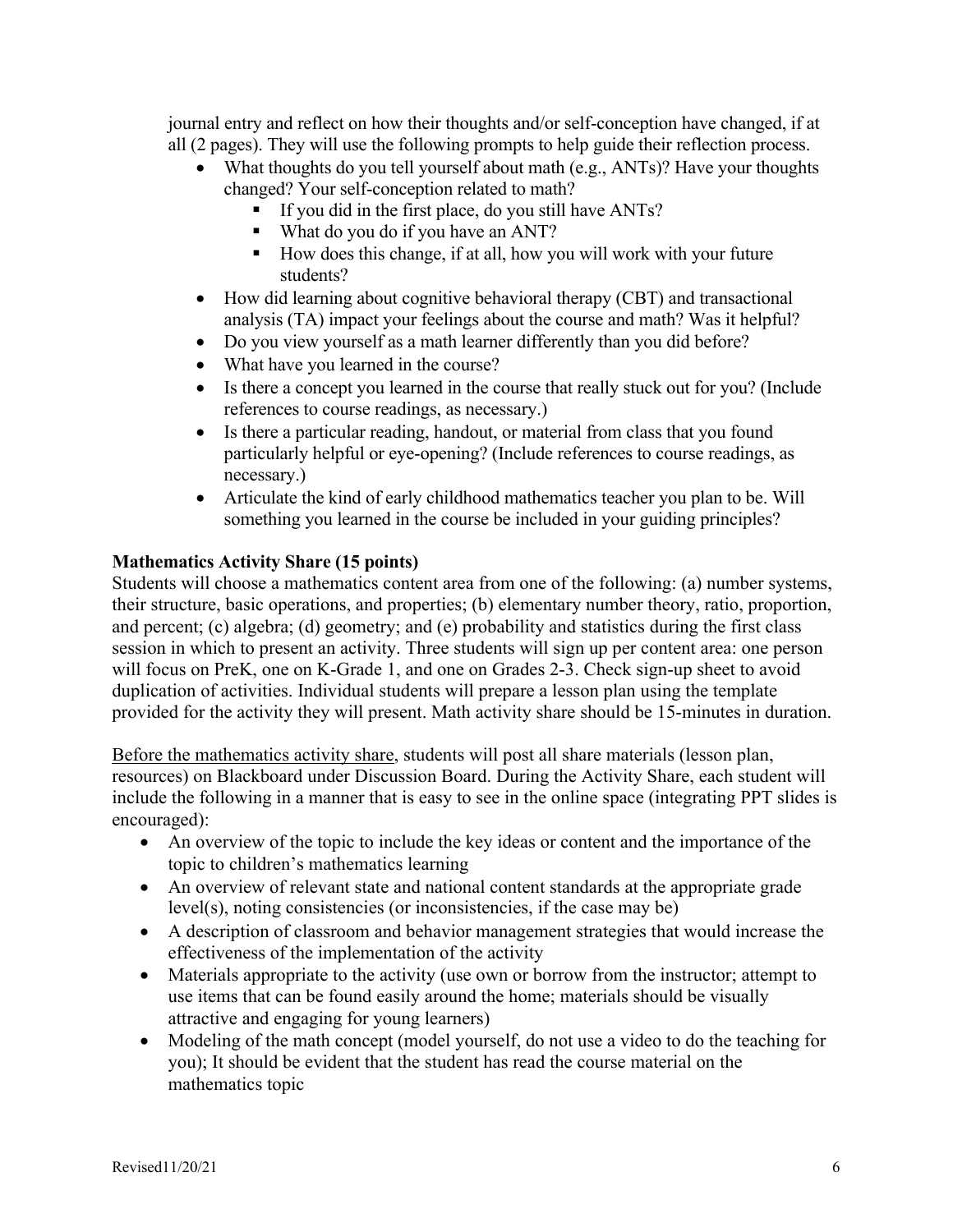- Modeling how to engage in the activity chosen for math concept. Math activity should be in-line with the type of math teaching practices we are learning about in the course (e.g., hands-on with materials, not a worksheet)
- Modeling of the math concept and activity should be role played as if student is the teacher and classmates are young learners in the class
- Preparation for how to adapt the activity for a range of learners
- A list of at least three resources related to teaching the topic that could include children's literature, websites, manipulatives or materials, or other teacher resources (at least one must be a relevant developmentally appropriate picture book and one must be an article from a practitioner journal (e.g., NCTM's *Teaching Children Mathematics*)

### **Teaching Math Through Pictures Books Poster and Presentation (10 points)**

To engage in the core math content areas of (a) number systems, their structure, basic operations, and properties; (b) elementary number theory, ratio, proportion, and percent; (c) algebra; (d) geometry; and (e) probability and statistics in an appropriate interdisciplinary context, students will choose a picture book focused on a math concept. They will make an electronic poster that includes the following information: title, author, possible math concepts explored within the text, appropriate age/grade level, relevant standards, a meaningful quote, instructions and diagram(s) for a relevant interactive activity for children, and a rationale (no more than one double-spaced page) for decisions made, including citations of at least two course readings. Students should have materials for the activity available to show classmates during presentation. Students will present their posters to classmates during an in-class poster session. Students will upload an electronic copy of the poster to Blackboard in addition to their rationale.

### **Research Brief and Presentation: An Inquiry Into Evidence-Based Practices (15 points)**

In two-person partnerships, students will identify a question of interest related to the teaching of mathematical concepts to diverse young learners. Each student will conduct a literature search to identify four research articles (eight total per pair) related to the question published in peerreviewed journals. Each student will read the articles identified in the literature search.

Student partners will prepare and share with classmates a two-page, single-spaced research brief, including the reference list, that presents the findings of four of the research studies read and analyzed (each student will choose two of the articles for which to write summaries). Students will follow APA style and will include the following:

- An introduction that presents the question, describes the mathematical concept that is the focus of the inquiry, and provides an overview of the research
- A paragraph summary for three research articles, including (a) a brief description of the participants, (b) a brief summary of the methods, and (c) an overview of the findings (Each student will be responsible for drafting two of the summary paragraphs. They will be responsible for reviewing and providing feedback on their partner's two summary paragraphs.)
- A conclusion that summarizes what the research says about teaching the selected mathematical concept to diverse young children
- Citations within the brief to support the evidence presented
- A bibliography, including the four articles summarized plus the additional four articles read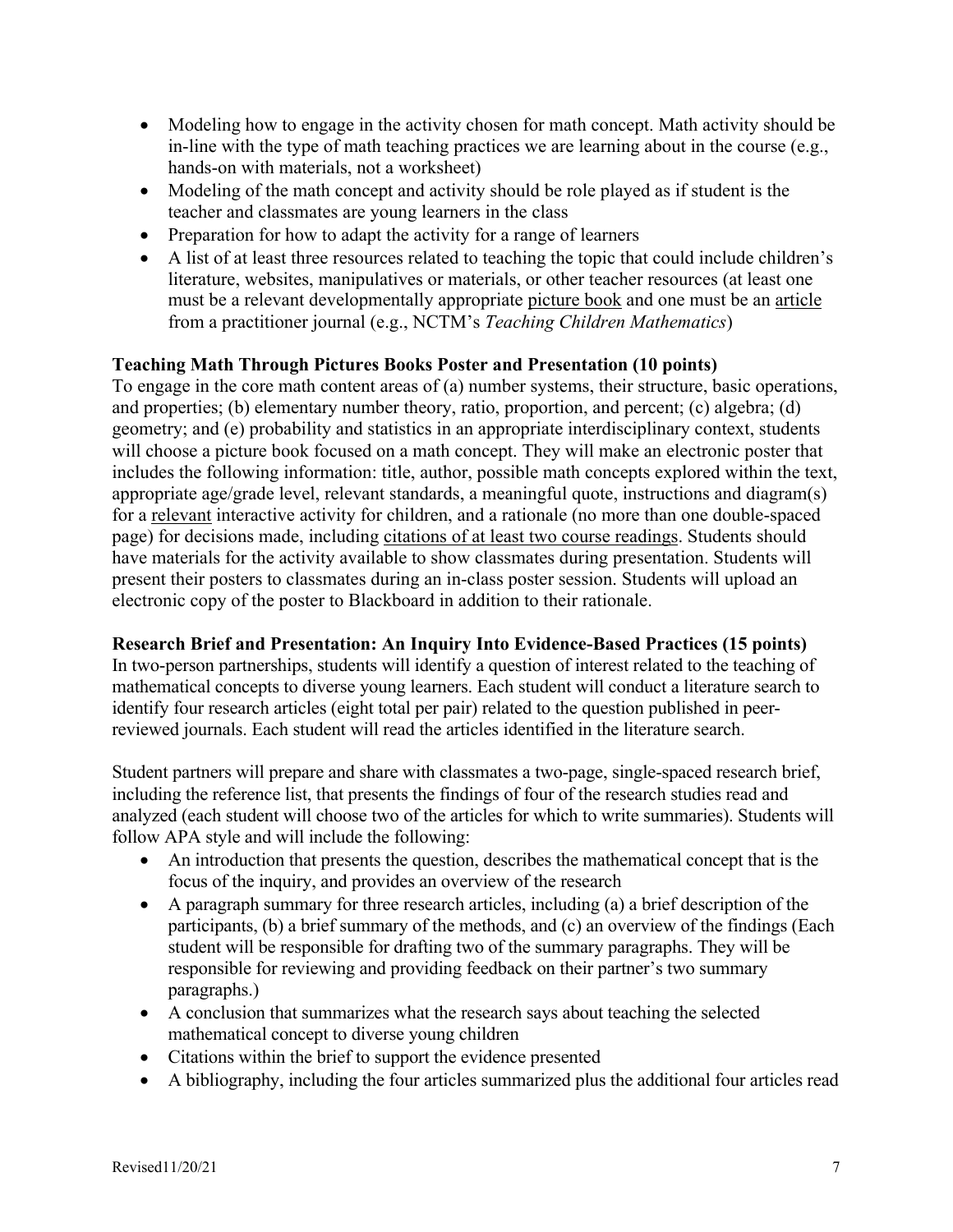As part of the inquiry process, students will use the research synthesis to inform their *mathematics implementation lesson and reflection* assignment.

Partners will present their research brief in class. Students will prepare a PowerPoint presentation to share their inquiry into evidence-based practice. Students will summarize what the research says about teaching the selected mathematical concept to diverse young children. Slides will include (a) title slide, (b) introduction to line of inquiry, (c) overview of the studies (i.e., participants, methods, findings), (d) implications for practice, and (e) references.

#### **Online Mathematics Lesson Implementation and Reflection (25 points)**

Due to the Coronavirus pandemic, schools across the country closed last spring forcing teachers to shift learning to alternative and online. In an effort to make learning in the course relevant and meaningful, this assignment is to convert a math lesson to a video-recorded asynchronous learning experience. In the same two-person Research Brief partnerships, students will use what they learned during their inquiry into evidence-based practices to choose a developmentally appropriate math lesson for prekindergarten learners in one of the core math content areas as defined by *Virginia's Foundation Blocks of Early Learning*, the *Virginia Math Standards of Learning*, and the *National Council of Teachers of Mathematics Standards* from either the course textbooks or Virginia Department of Education or Math Innovations websites. They will evaluate the lesson in light of what the research suggests and decide what, if any, adaptations need to be made to the lesson plan.

The lesson can be for any target grade level between PreK to third grade. The recorded lesson should be between 8 to 15 minutes (not to exceed 15 minutes). *The recorded lesson should sound as though the student is speaking to children who are the age of your target audience, not a class of adult learners*. Visuals should be presented in a manner that is easy to see in the online space (integrating PPT slides is encouraged). Background information about the lesson, learning standards, and modifications for the lesson should be included in the lesson plan. Partners will act as sounding boards, review the recorded lesson, suggest modifications, and take reflective notes that he/she will share with his/her partner. Students will submit a link to their videorecorded lesson and written reflection in three parts.

• *Planning the Lesson (10 points)*. The first part of the reflection will be due before the experience and will include how the lesson was selected; a list of relevant standards; how course readings support the selection of the lesson plan and plans to teach; what adaptations were made, if any, to the lesson plan and why; how students prepared to implement the video-recorded lesson: and what they will have the children submit to show their learning (e.g., a photo of their math layout with materials, a completed student recording sheet with words, pictures, and numbers, a video of them solving the problem or doing the math activity). Students will include tips for maintaining a safe environment for their target audience. In this part, students will be assessed on their preparation of the necessary materials for the video-recorded lesson (think about what materials children, and you, have access to at home). They will prepare a list of alternative materials. Partners will write and submit this reflection individually, but should work supportively and collaboratively. (2 to 3 double-spaced pages)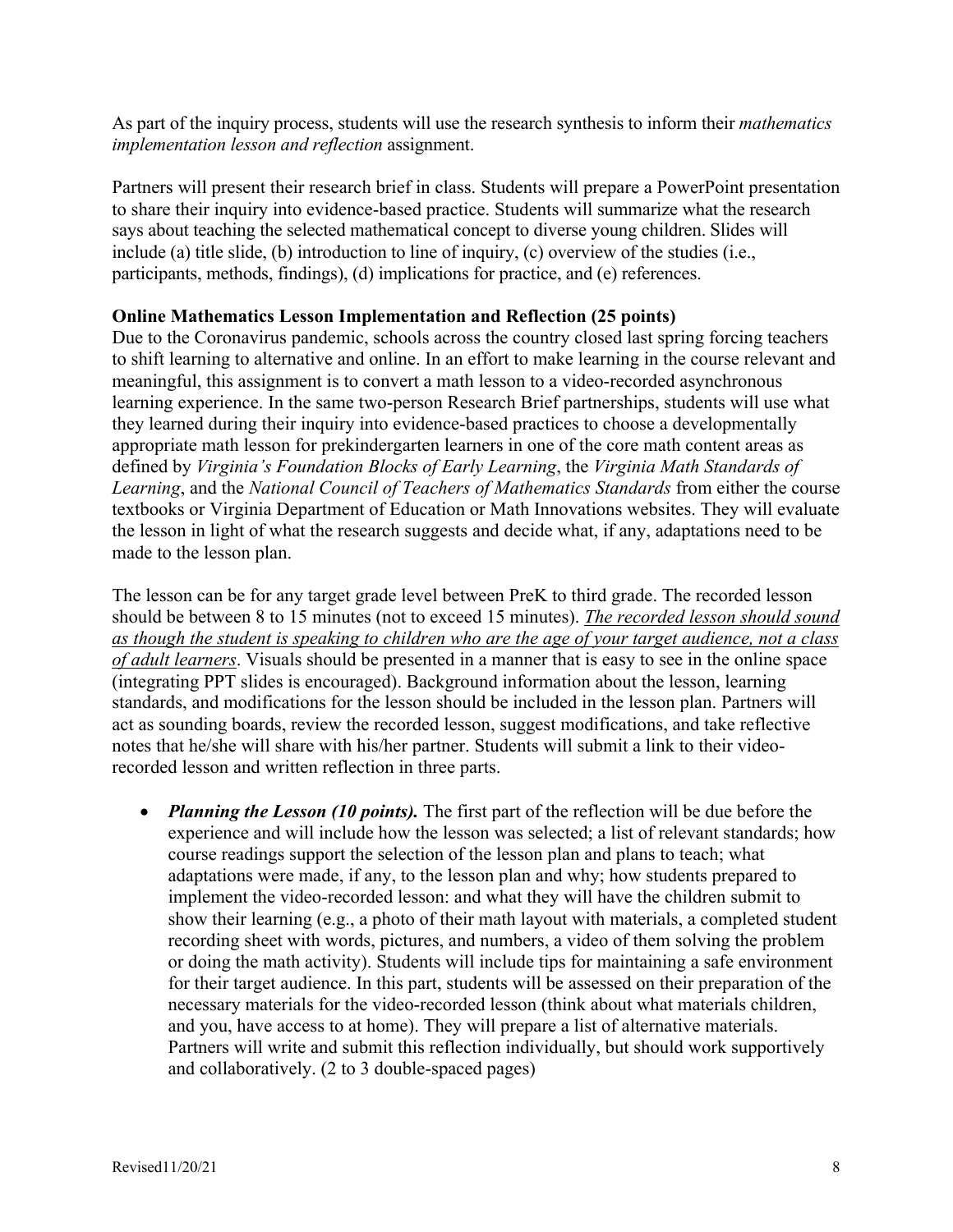- *Collecting Data (5 points)*. The second part of the reflection will be due before the experience and will include (a) a statement about ethical considerations as they plan for data collection and (b) a plan for collecting quantitative and qualitative data, including the "assignment" or student work that the young learners will turn in for evaluation (e.g., on Google Classroom). Partners will develop a teacher's checklist to be uses to collect data about the children's learning. Partners will write and submit this part individually, but should work supportively and collaboratively. (1 page double-spaced, plus the created teacher's checklist).
- *Reflecting on the Lesson (10 points)*. The third part of the reflection will be due with a link to the video-recorded lesson (e.g., a link can be generated from any number of platforms, including YouTube, OneDrive, Google Drive, etc.) and will include a reflection on how the lesson went (what went well, what could have been done differently/better for next time), key learnings, and "aha" moments. Students will provide specific linkages to course readings examined for the inquiry to show how evidencebased practices were used. They will conclude the reflection by providing recommendations for next steps to this math lesson for supporting children's understanding of the science concept and extending their learning. Partners will engage in reflective discussions about the implementation of the video-recorded lesson, but will submit written reflections independently. (3 double-spaced pages)

### • **Other Requirements**

#### **Attendance and Participation (25 points)**

Because active participation and engagement are imperative for optimal learning, preparation for and participation in in-class and online activities will be evaluated based on the following criteria:

- Students attend class, arrive on time, and stay for the entire class period.
- Students notify the instructor by email in the case of an absence.
- Students submit a 2-3-page written reflection of the content covered (e.g., recorded class session, course readings, content on Blackboard) of any missed class. Reflection is due within 1 week after an absence.
- Students use laptops and personal devices for instructional purposes only.
- Students complete readings and prepare for class activities prior to class as evidenced by their ability to discuss and write about the concepts presented and examined in the texts as well as participate fully in related activities.
- Students are actively involved in in-class and online learning experiences as evidenced by (a) participating in all activities, (b) engaging in small- and large-group discussions, (c) completing written work related to the activities, and (d) supporting the participation and learning of classmates.
- Students show evidence of critical reflective thinking through in-class and online discussions, activities, and written reflections.
- Students display professional dispositions at all times while interacting with the instructor and other students.
- Students complete participation activities across the semester that complement the scheduled course topic. Instructors will periodically collect artifacts from the activities.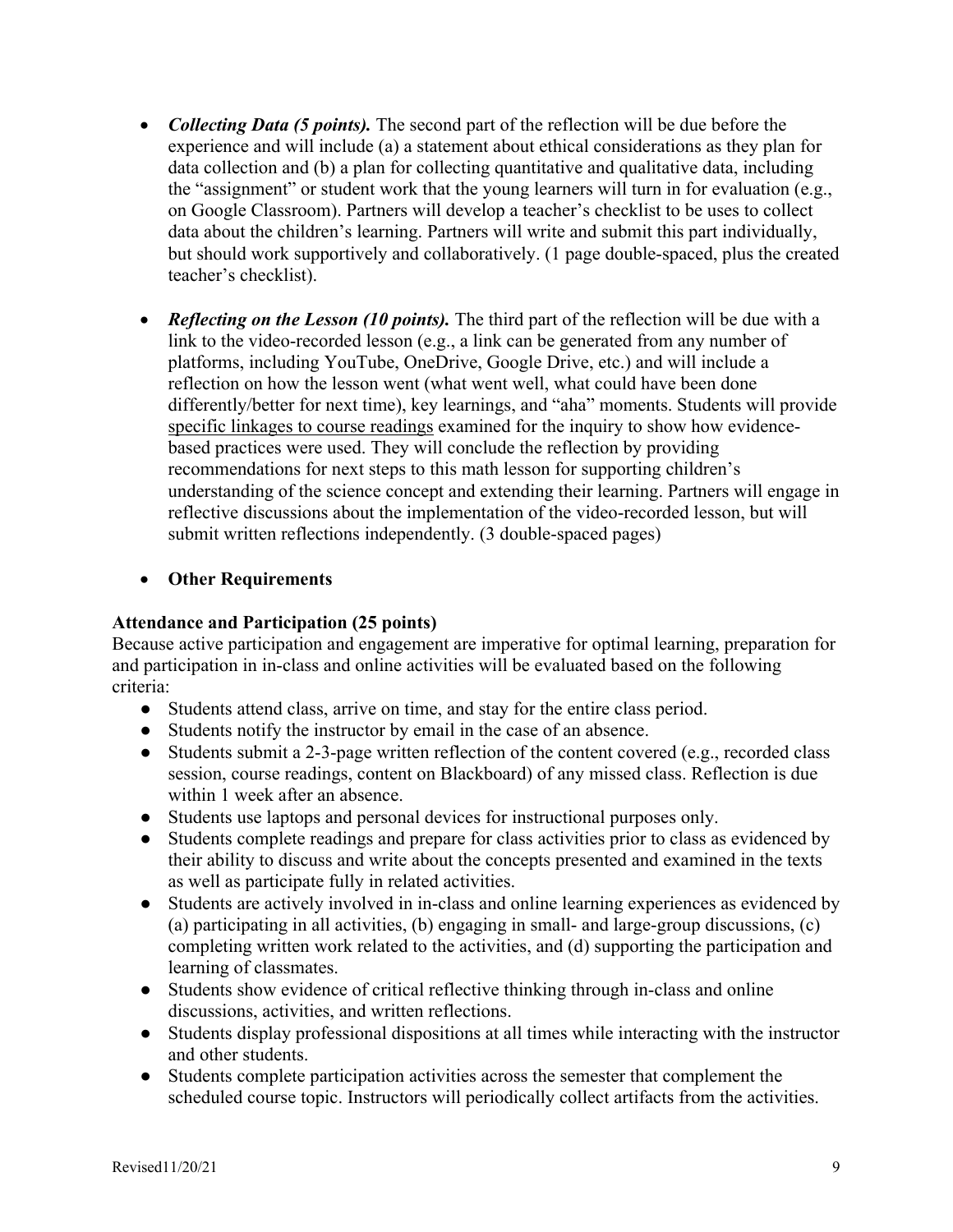Students in attendance and who actively engage in the learning experience will receive credit for their efforts. Graded participation activities are not announced and are implemented at the discretion of the instructor.

● Students submit attendance and participation self-evaluation.

## **Written Assignments**

All formal written assignments will be evaluated for content and presentation. The American Psychological Association, Seventh Edition (APA) style will be followed for all written work. All written work unless otherwise noted must be completed on a word processor and should be proofread carefully. (Use spell check!) If students are not confident of their own ability to catch errors, they should have another person proofread their work. When in doubt, they should check the APA manual. Students may consult the Writing Center for additional writing support.

Students will do the following:

- 1. Present ideas in a clear, concise, and organized manner. (Avoid wordiness and redundancy.)
- 2. Develop points coherently, definitively, and thoroughly.
- 3. Refer to appropriate authorities, studies, and examples to document where appropriate. (Avoid meaningless generalizations, unwarranted assumptions, and unsupported opinions.)
- 4. Use correct capitalization, punctuation, spelling, and grammar.
- 5. Type the paper with double spacing, indented paragraphs, 1-inch margins all around, and 12-point Times New Roman font.

# • **Grading**

 $A = 95-100$   $A = 90-94$   $B = 87-89$   $B = 80-86$   $C = 70-79$   $F = 70$ 

Incomplete (IN): This grade may be given to students who are passing a course but who may be unable to complete scheduled coursework for a cause beyond reasonable control.

All CEHD students are held to the university grading policies as described in the Academic Policies section of the current catalog, which can be accessed at http://catalog.gmu.edu. Those students seeking Virginia initial teaching licensure must earn a B- or better in all graduate licensure coursework.

# **Professional Dispositions**

Students are expected to exhibit professional behaviors and dispositions at all times. See https://cehd.gmu.edu/students/policies-procedures/.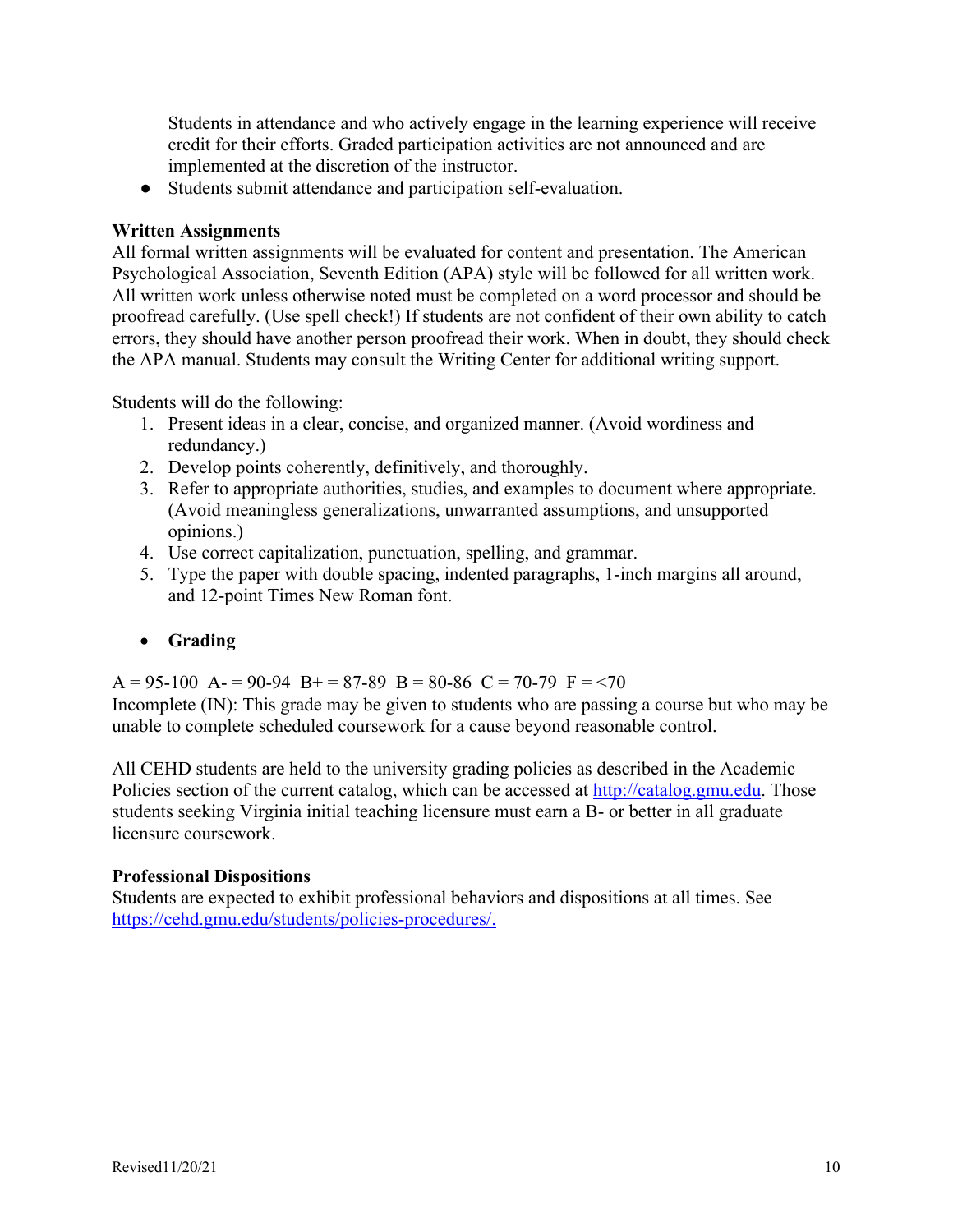# **Class Schedule**

| Date   | <b>Topics</b>                                               | <b>Readings &amp; Assignments</b> |
|--------|-------------------------------------------------------------|-----------------------------------|
| Week 1 | Cognitive Aspects of Math                                   | Van de Walle et al., Chapter 1    |
| Jan 28 |                                                             | Copley, Chapter 1                 |
|        | Meaningful Math                                             |                                   |
|        |                                                             |                                   |
|        | Being a Reflective, Collaborative                           |                                   |
|        | <b>Teacher of Mathematics Committed</b>                     |                                   |
|        | to Continuous Learning<br>Introducing the Core Math Content |                                   |
|        | Areas                                                       |                                   |
|        | Number systems, their                                       |                                   |
|        | structure, basic operations,                                |                                   |
|        | and properties                                              |                                   |
|        | Elementary number theory,                                   |                                   |
|        | ratio, proportion, and percent                              |                                   |
|        | Algebra                                                     |                                   |
|        | Geometry                                                    |                                   |
|        | Probability and statistics                                  |                                   |
| Week 2 | <b>Relevant Learning</b>                                    | Van de Walle et al., Chapter 2    |
| Feb 4  | Theories/Theorists                                          | Copley, Chapter 2                 |
|        |                                                             |                                   |
|        | Constructivist Environments to                              | Readings on Blackboard:           |
|        | <b>Support Mathematics Learning</b>                         | Why Do Americans Stink at Math?   |
|        | Reflecting on Past and Current                              |                                   |
|        | Experiences with Mathematics and                            |                                   |
|        | the Implications for Teaching                               | Due to Bb by $2/4$ – Personal     |
|        | Inquiry into Evidenced-Based                                | <b>Journal Part 1</b>             |
|        | Practices for Teaching the Core Math                        |                                   |
|        | <b>Content Areas</b>                                        |                                   |
|        | Presentation by the Educational                             |                                   |
|        | Librarian on conducting literature                          |                                   |
|        | searches and ethical considerations                         |                                   |
|        | for selecting and using research                            |                                   |
|        | findings                                                    |                                   |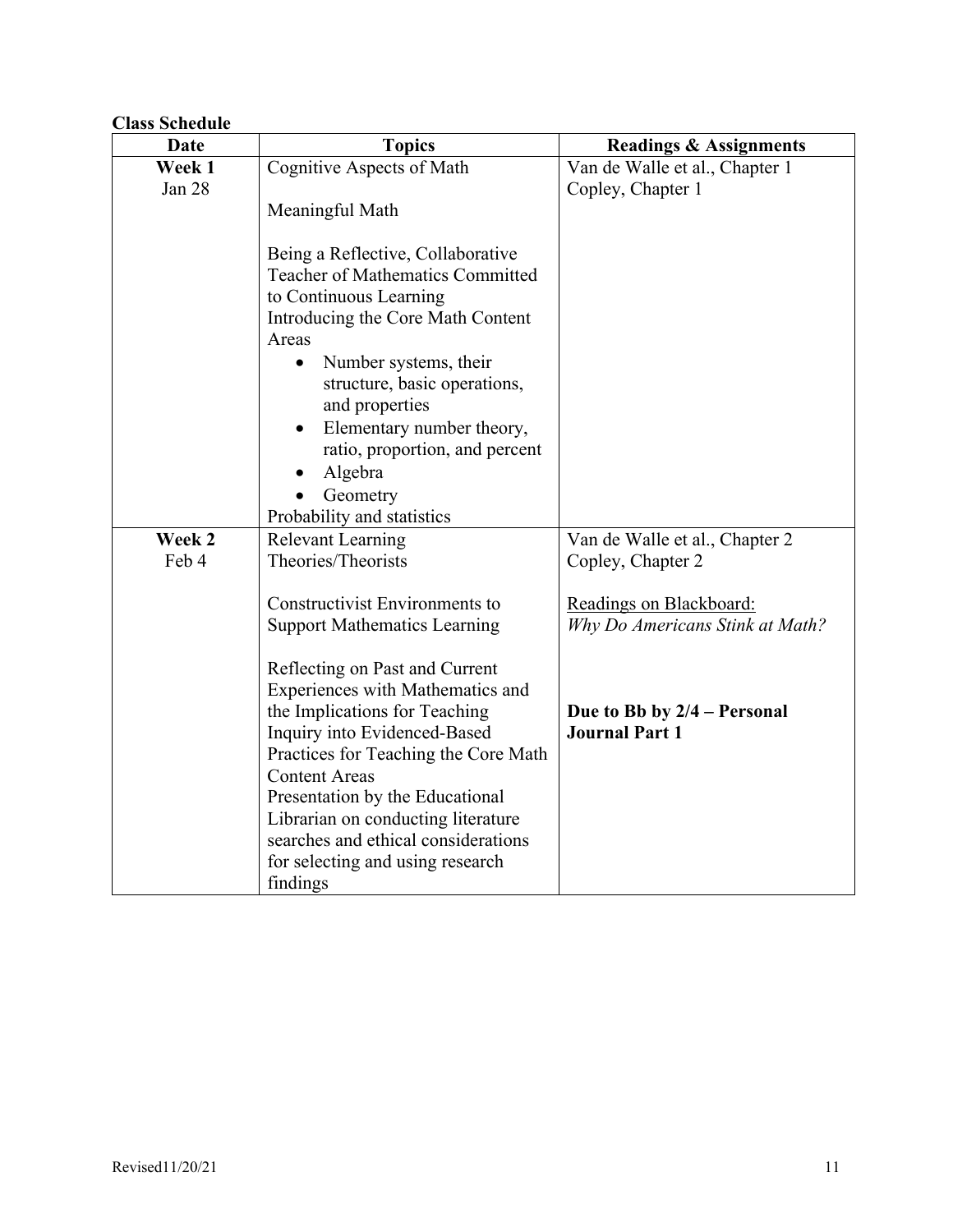| Week 3 | Mathematics Content Knowledge for           | Van de Walle et al., Chapter 3           |
|--------|---------------------------------------------|------------------------------------------|
| Feb 11 |                                             |                                          |
|        | Teaching and Learning                       |                                          |
|        |                                             | Virginia's Early Learning                |
|        | Mathematics Content Standards as            | <b>Foundation Building Blocks,</b>       |
|        | the Foundation for Teaching                 | Virginia Mathematics Standards of        |
|        | Mathematics:                                | Learning, National Mathematics           |
|        | Virginia's Foundation Blocks for            | <b>Learning Standards</b>                |
|        | Early Learning, Virginia Standards          |                                          |
|        | of Learning for Mathematics,                | Readings on Blackboard:                  |
|        | <b>National Mathematics Learning</b>        | <b>Implementing Portfolio Assessment</b> |
|        | <b>Standards</b>                            |                                          |
|        | Formal and Informal Assessment              |                                          |
|        | <b>Strategies to Describe Diverse Young</b> |                                          |
|        |                                             |                                          |
|        | Children's Understanding of                 |                                          |
|        | <b>Mathematics Concepts</b>                 |                                          |
|        |                                             |                                          |
|        | Analyzing and Interpreting Data to          |                                          |
|        | Inform Instruction and for Progress         |                                          |
|        | Monitoring                                  |                                          |
| Week 4 | Mathematics Instruction and                 | Van de Walle et al., Chapter 4           |
| Feb 18 | Assessment to Develop the Five              | Copley, Chapter 3                        |
|        | Processes of Mathematical                   |                                          |
|        | Understanding                               | Readings on Blackboard:                  |
|        | Reasoning mathematically,                   | <b>Modeling Problem-Based</b>            |
|        | solving problems,                           | <i>Instruction</i>                       |
|        | communicating mathematics                   |                                          |
|        | effectively, making                         |                                          |
|        | mathematical connections,                   |                                          |
|        | and using mathematical                      |                                          |
|        |                                             |                                          |
|        | models and representations at               |                                          |
|        | different levels of complexity              |                                          |
|        | Sequential nature and vertical              |                                          |
|        | progression of mathematics                  |                                          |
|        | Differentiating Instruction                 |                                          |
|        |                                             |                                          |
|        | Collaborating with Other                    |                                          |
|        | Professionals                               |                                          |
|        |                                             |                                          |
|        | Generating Questions to Guide               |                                          |
|        | Inquiry of Evidence-Based Practices         |                                          |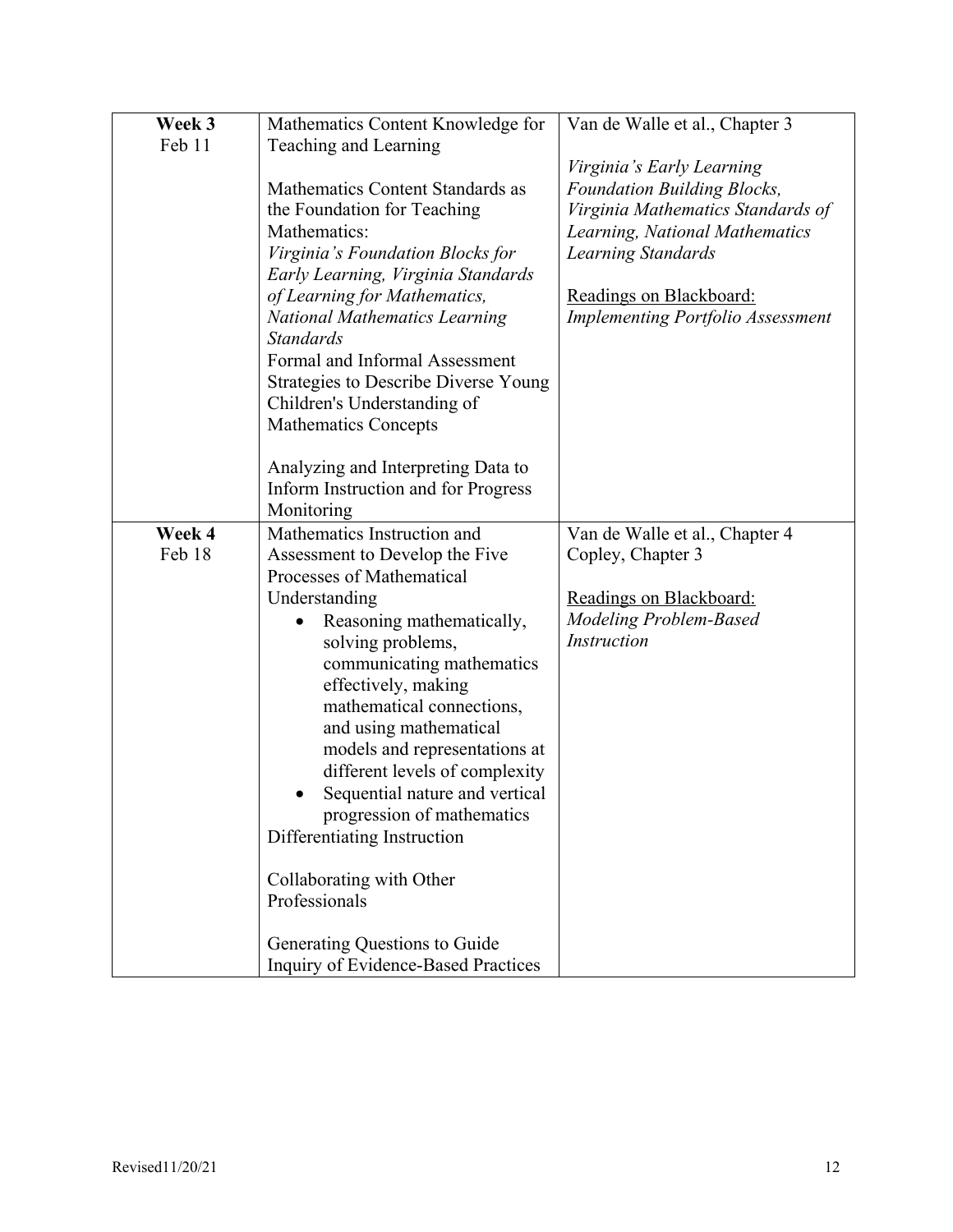| Week 5           | Role of Mathematics in Culture and                                                                                                                                                                                                                                                                                                                                | Van de Walle et al., Chapters 5 & 6                                                                   |
|------------------|-------------------------------------------------------------------------------------------------------------------------------------------------------------------------------------------------------------------------------------------------------------------------------------------------------------------------------------------------------------------|-------------------------------------------------------------------------------------------------------|
| Feb 25           | Society                                                                                                                                                                                                                                                                                                                                                           |                                                                                                       |
|                  | Cultures and the development of<br>$\bullet$<br>mathematics<br>Mathematics experiences to<br>$\bullet$<br>promote equity and respond to<br>cultural, linguistic, and ability<br>diversity<br>Collaborating with Professional<br>Partners                                                                                                                          | Due to Bb by $2/25 -$ Teaching<br><b>Math Through Picture Books</b><br><b>Poster and Presentation</b> |
|                  | Reading and Analyzing Research on<br><b>Evidence-Based Practices</b><br>Understanding who the participants<br>are, what methods were used, and<br>what the results or findings mean                                                                                                                                                                               |                                                                                                       |
| Week 6           | Collaborating with Families and                                                                                                                                                                                                                                                                                                                                   | Van de Walle et al., Chapter 7                                                                        |
| Mar 4            | Communities                                                                                                                                                                                                                                                                                                                                                       |                                                                                                       |
|                  | Role of family and community in<br>$\bullet$<br>mathematics<br>Using family and community<br>$\bullet$<br>knowledge, experience, and<br>resources in planning and<br>teaching mathematics                                                                                                                                                                         | Readings on Blackboard:<br><b>Multicultural Mathematics</b><br><b>Instruction</b>                     |
|                  | Analyzing and Evaluating Research<br>on Evidence-Based Practices                                                                                                                                                                                                                                                                                                  |                                                                                                       |
| Week 7<br>Mar 11 | Assessment and Instruction<br><b>Sets</b><br>$\bullet$<br>Number systems and number<br>$\bullet$<br>sense<br>Basic operations and properties<br>Multiple representations of<br>mathematical concepts and<br>procedures<br>Instructional materials,<br>manipulatives, technologies<br><b>Mathematics Activity Share -</b><br><b>Number Sense &amp; Place Value</b> | Van de Walle et al., Chapters 8 & 9                                                                   |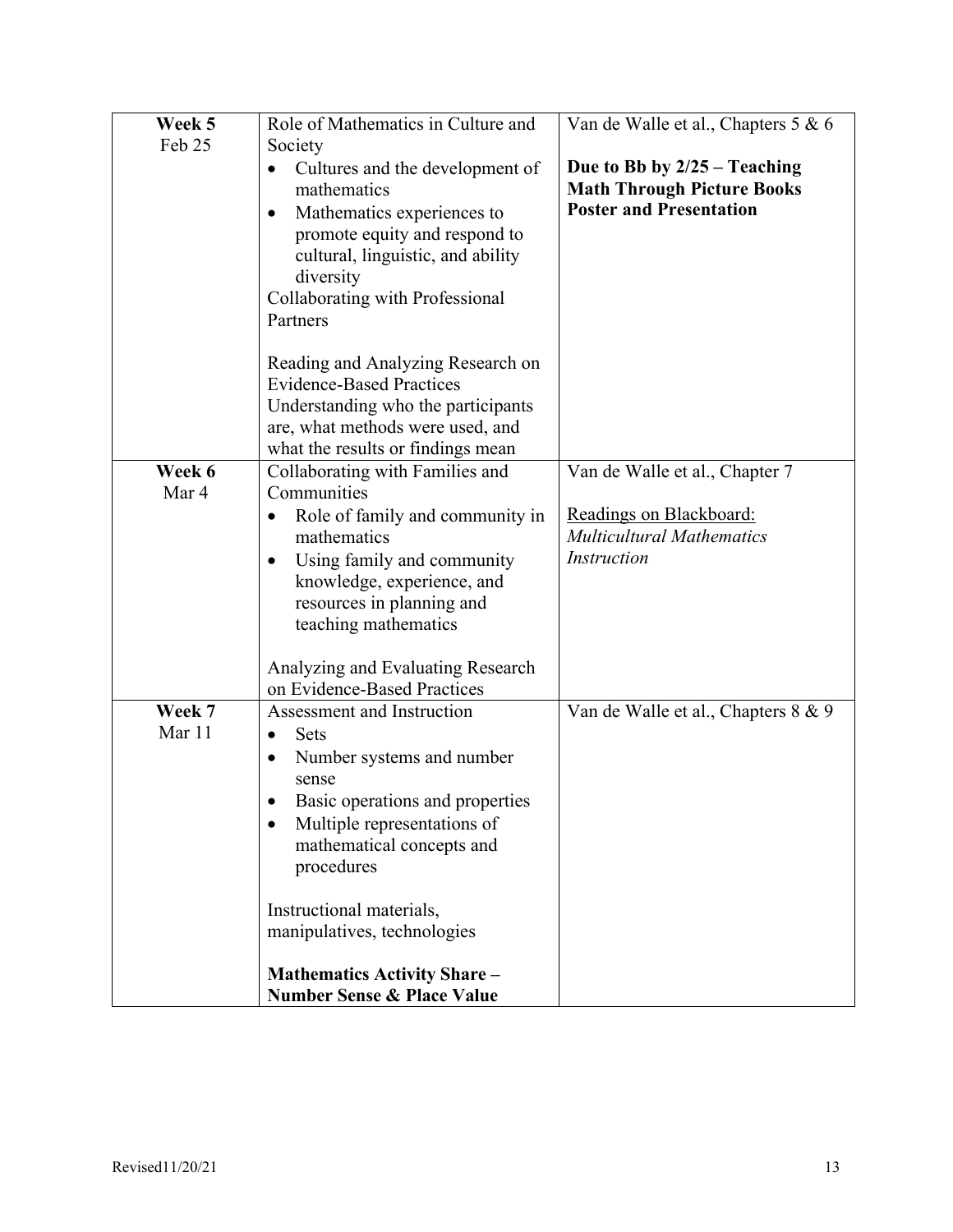| Week 8<br>Mar 18 | Assessment and Instruction<br><b>Basic</b> facts<br>$\bullet$<br>Whole number place value<br>$\bullet$<br>Multiple representations of<br>$\bullet$<br>mathematical concepts and<br>procedures<br>Instructional materials,<br>$\bullet$<br>manipulatives, technologies                                                                                                                                                                                                                                                                      | Van de Walle et al., Chapters 10 &<br>11<br>Copley, Chapter 4<br>Due to Bb by $3/18$ – Research<br><b>Brief: An Inquiry into Evidence-</b><br><b>Based Practices</b>                                                                                                 |
|------------------|--------------------------------------------------------------------------------------------------------------------------------------------------------------------------------------------------------------------------------------------------------------------------------------------------------------------------------------------------------------------------------------------------------------------------------------------------------------------------------------------------------------------------------------------|----------------------------------------------------------------------------------------------------------------------------------------------------------------------------------------------------------------------------------------------------------------------|
|                  | Using Research to Make<br><b>Instructional Decisions</b><br><b>Mathematics Activity Share –</b>                                                                                                                                                                                                                                                                                                                                                                                                                                            |                                                                                                                                                                                                                                                                      |
| Week 9<br>Mar 25 | <b>Operations &amp; Computation</b><br>Assessment and Instruction<br>Measurement<br>$\bullet$<br>Whole number computation<br>$\bullet$<br>Elementary number theory, ratio,<br>$\bullet$<br>proportion, and percent<br>Multiple representations of<br>$\bullet$<br>mathematical concepts and<br>procedures<br>Instructional materials,<br>$\bullet$<br>manipulatives, technologies<br>Planning and Preparing for<br>Instruction, Classroom Management,<br>and Guiding Behavior<br><b>Mathematics Activity Share -</b><br><b>Measurement</b> | Van de Walle et al., Chapter 12<br>Copley, Chapter 7                                                                                                                                                                                                                 |
| Week 10<br>Apr 1 | Preparing to Teach Mathematical<br>Concepts and Skills to Diverse<br>Prekindergartners<br>Assessment and Instruction<br>Patterns<br>$\bullet$<br>Algebraic reasoning<br>$\bullet$<br>Multiple representations of<br>$\bullet$<br>mathematical concepts and<br>procedures<br>Instructional materials,<br>$\bullet$<br>manipulatives, technologies<br><b>Mathematics Activity Share -</b>                                                                                                                                                    | Van de Walle et al., Chapter 13<br>Copley, Chapter 5<br>Readings on Blackboard:<br><b>What Comes Next? The Mathematics</b><br>of Pattern in Kindergarten<br>Due to Bb by $4/1$ – Mathematics<br><b>Lesson Implementation and</b><br><b>Reflection: Parts 1 and 2</b> |
|                  | Patterns & Algebra                                                                                                                                                                                                                                                                                                                                                                                                                                                                                                                         |                                                                                                                                                                                                                                                                      |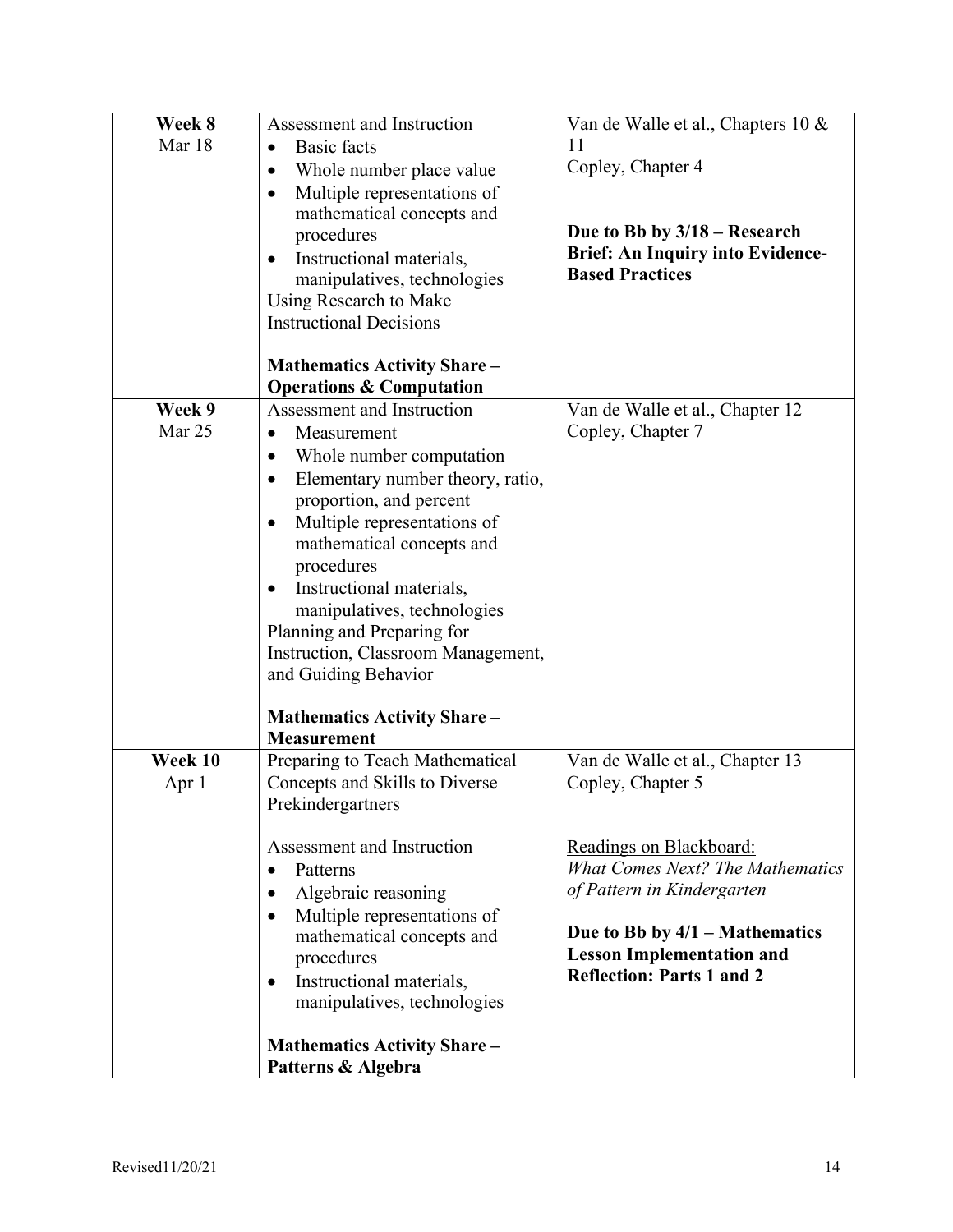| Week 11 | Assessment and Instruction               | Van de Walle et al., Chapter 14    |
|---------|------------------------------------------|------------------------------------|
| Apr 8   | Fractions<br>$\bullet$                   |                                    |
|         | Multiple representations of<br>$\bullet$ | Readings on Blackboard:            |
|         | mathematical concepts and                | <b>Making Fractions Meaningful</b> |
|         | procedures                               | Meaningful Technology              |
|         | Instructional materials,<br>$\bullet$    |                                    |
|         | manipulatives, technologies              |                                    |
|         |                                          |                                    |
|         | <b>Mathematics Activity Share -</b>      |                                    |
|         | <b>Fractions</b>                         |                                    |
| Week 12 | Assessment and Instruction               | Van de Walle et al., Chapters 15 & |
| Apr 15  | Geometry<br>$\bullet$                    | 16                                 |
|         | Multiple representations of<br>$\bullet$ |                                    |
|         | mathematical concepts and                | Copley, Chapter 6                  |
|         | procedures                               |                                    |
|         |                                          |                                    |
|         | Instructional materials,<br>$\bullet$    |                                    |
|         | manipulatives, technologies              |                                    |
|         |                                          |                                    |
|         | <b>Mathematics Activity Share -</b>      |                                    |
|         | <b>Geometry</b>                          |                                    |
| Week 13 | Assessment and Instruction               | Van de Walle et al., Chapter 17    |
| Apr 22  | Probability and statistics<br>۰          | Copley, Chapter 8                  |
|         | Multiple representations of<br>$\bullet$ |                                    |
|         | mathematical concepts and                | Readings on Blackboard:            |
|         | procedures                               | Zoos, Aquariums, and Expanding     |
|         | Instructional materials,<br>$\bullet$    | Students' Data Literacy            |
|         | manipulatives, technologies              |                                    |
|         |                                          |                                    |
|         | Data analysis<br>$\bullet$               | Due to Bb by $4/22$ – Mathematics  |
|         | Analyzing and Presenting Data            | <b>Lesson Implementation and</b>   |
|         |                                          | <b>Reflection: Part 3</b>          |
|         | <b>Mathematics Activity Share -</b>      |                                    |
|         | <b>Probability &amp; Data Analysis</b>   |                                    |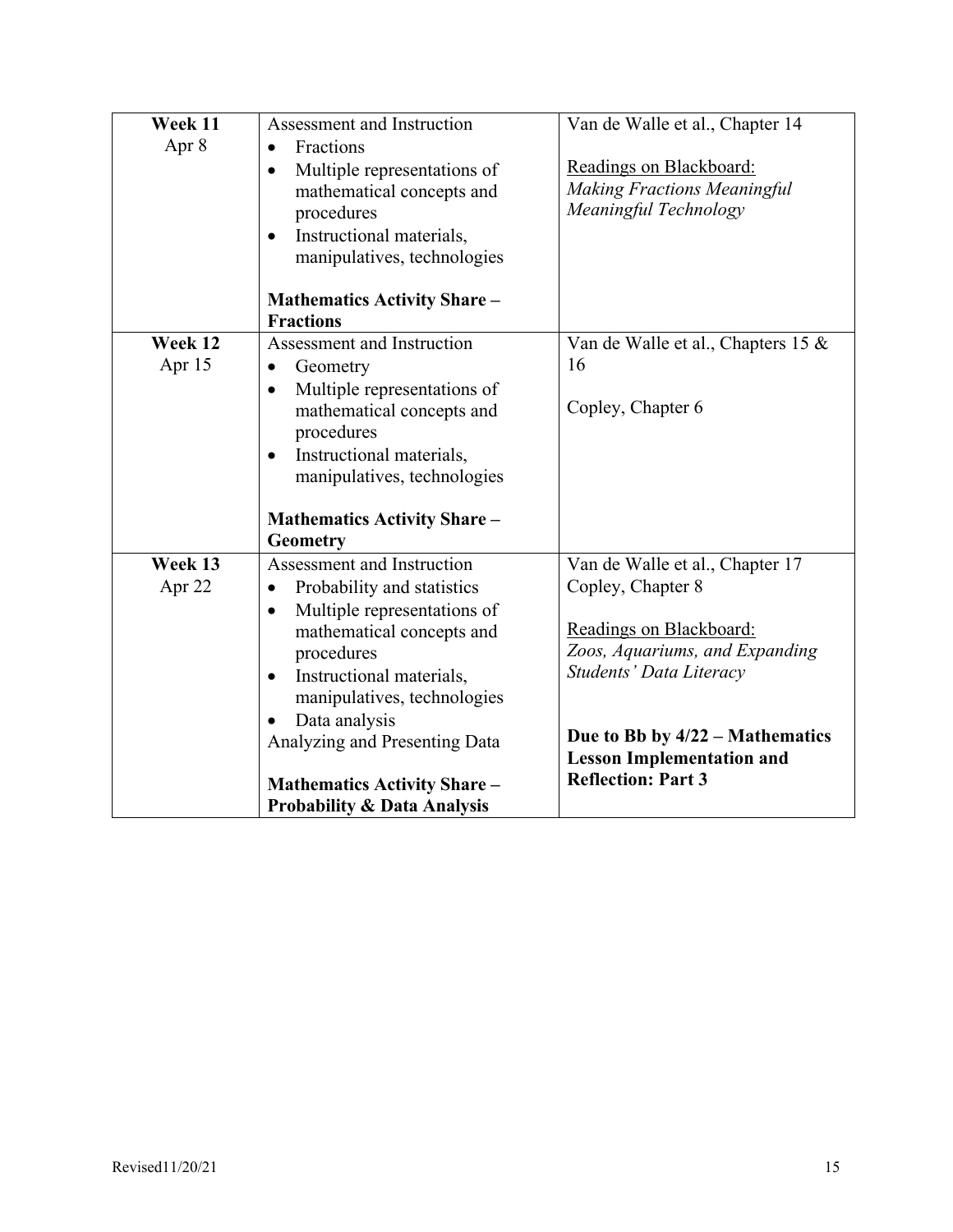| Week 14  | Appropriate Use of Calculators,                                                                                                                                                                                                                                                                                   | Readings on Blackboard:                                                                                                        |
|----------|-------------------------------------------------------------------------------------------------------------------------------------------------------------------------------------------------------------------------------------------------------------------------------------------------------------------|--------------------------------------------------------------------------------------------------------------------------------|
| Apr $29$ | Technology, and Virtual                                                                                                                                                                                                                                                                                           | Putting the "T" in STEM for the                                                                                                |
|          | Manipulatives                                                                                                                                                                                                                                                                                                     | Youngest Learners                                                                                                              |
|          | Reflecting on the Mathematics<br>Lesson Implementation and<br>Implications for Filling the Role of<br>Mathematics Teacher for Diverse<br><b>Young Learners</b><br>Strategies for Children<br>Becoming mathematically literate<br>Thinking critically and creatively<br>See the relationships between<br>$\bullet$ | Due to Bb by 4/29 – Personal<br><b>Journal-Part 2</b><br>Due to Bb by $4/29$ – Attendance<br>and Participation Self Evaluation |
|          | mathematics and other content                                                                                                                                                                                                                                                                                     |                                                                                                                                |
|          | areas                                                                                                                                                                                                                                                                                                             |                                                                                                                                |
|          | Course Wrap-Up                                                                                                                                                                                                                                                                                                    |                                                                                                                                |
| May 6    | Exam period $-$ No class meeting                                                                                                                                                                                                                                                                                  |                                                                                                                                |

Note: Faculty reserves the right to alter the schedule as necessary, with notification to students.

### **Core Values Commitment**

The College of Education and Human Development is committed to collaboration, ethical leadership, innovation, research-based practice, and social justice. Students are expected to adhere to these principles: http://cehd.gmu.edu/values/.

### **GMU Policies and Resources for Students**

### *Policies*

- Students must adhere to the guidelines of the Mason Honor Code (see https://catalog.gmu.edu/policies/honor-code-system/).
- Students must follow the university policy for Responsible Use of Computing (see https://universitypolicy.gmu.edu/policies/responsible-use-of-computing/).
- Students are responsible for the content of university communications sent to their Mason email account and are required to activate their account and check it regularly. All communication from the university, college, school, and program will be sent to students **solely** through their Mason email account.
- Students with disabilities who seek accommodations in a course must be registered with George Mason University Disability Services. Approved accommodations will begin at the time the written letter from Disability Services is received by the instructor (see http://ds.gmu.edu/).
- Students must follow the university policy stating that all sound emitting devices shall be silenced during class unless otherwise authorized by the instructor.

### *Campus Resources*

• Support for submission of assignments to Tk20/VIA should be directed to tk20help@gmu.edu or https://cehd.gmu.edu/aero/tk20. Questions or concerns regarding